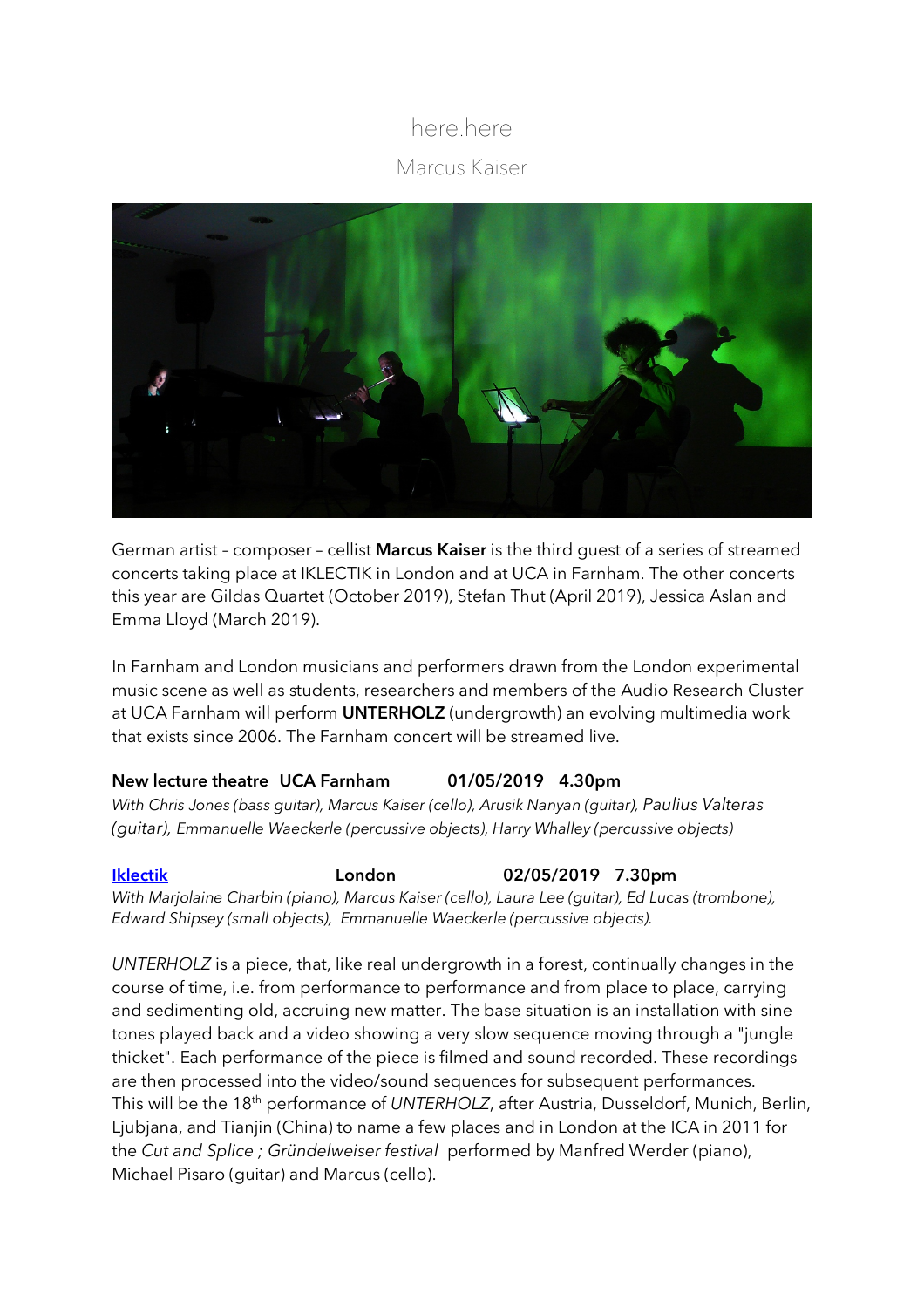*"If I should say something about my work, I would say that it is like a garden – something shifting in the shadow - something in the sun – growing from my discretion. In a garden you can move freely – romp around – destroy – have love affairs – sweep old leaves. A garden lasts a long time . "(Marcus Kaiser, the book is alive! 2013)* 

*Marcus Kaiser studied cello at the Robert Schumann University of Music and Media in Düsseldorf before graduating from the city's Art Academy. Pursuing an interdisciplinary approach, Marcus produces works oscillating between art and music. Usually working simultaneously on different series and groups of works over long periods of time, the artist sometimes combines the results to complex installations on the occasion of major exhibitions - installations that may provide him with a starting point for interactions and further works of art. (Albertina museum press release, Vienna 2018)*

*Marcus is a cellist–painter–architect–composer¬–builder/designer–maker of sound pieces– video artist. He does not juggle these activities – he works on all of them simultaneously as if they were part of some vast rhizomatic assemblage. He paints jungles the way they grow: adding layer after layer of green until it is nearly a monochrome. He records individual layers of sound regularly over the course of many days, until, when simultaneously played back, these recordings reach a point of near saturation (in which, however, sonic features remain distinguishable). (wandelweiser by Michael Pisaro, 2009) www.opernfroktal.de/unterholz/ http://marcus-kaiser.net*



The here.here concert series, is a collaboration between bookRoom and the Audio Research Cluster at UCA Farnham, curated by Emmanuelle Waeckerle and Harrey Whalley, around their common research in extended, textual, visual, gestural and object scores and ways to integrate or experience technology in text/music/film/performances. The project is supported by UCA research fund.

ewaeckerle@uca.ac.uk hwhalley@uca.ac.uk www.thebookroom.net https://www.muscomp.tech www.iklectikartlab.com